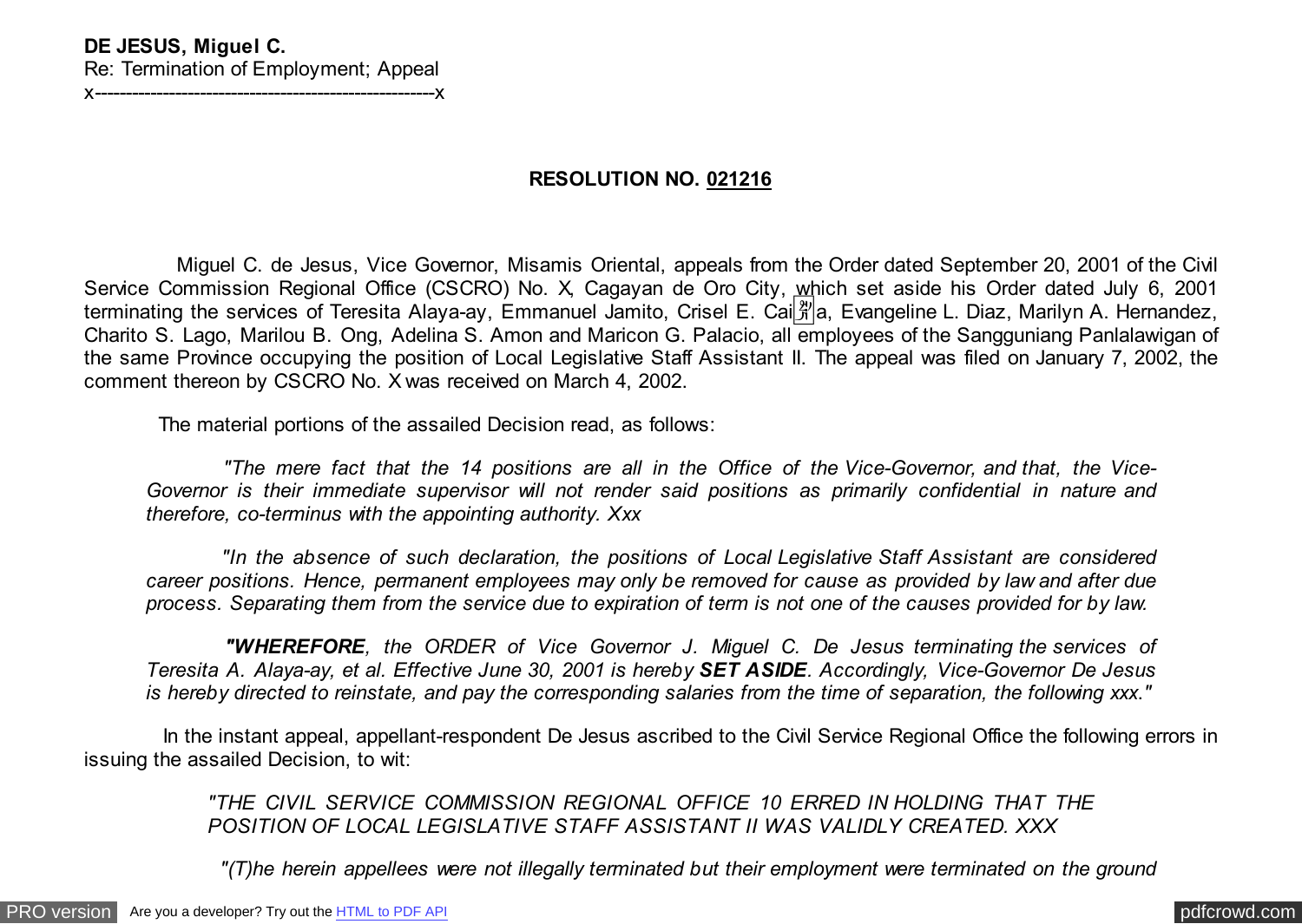*that the position of Local Legislative Staff Assistant II being a non-existent positions (sic) there is no ordinance creating such position. xxx*

 *"The appellees in their petition before the Civil Service Commission Regional Office 10 alleged that they were appointed and their salary and wages were funded under Ordinances No. 289-98, 417-99 and 442-2000. Xxx*

 *"This is very misleading because the Ordinances cited by the appellees did not provide for the creation of a position of Local Legislative Staff Assistant II nor did it provide for an appropriation of funds on the said position.*

 *"The position that was created in the ordinances cited xxx is Local Legislative Assistants and not Local Legislative Staff Assistant II xxx.*

 *"The CSC Regional Office 10 in its order xxx declared that the determination was made by them on the basis of Personnel Schedule of the Sangguniang Panlalawigan for 1998 which was part of Ordinance No. 280-98. Xxx*

 *"This finding is absurd.*

 *"Firstly, the inclusion of the position of Local Legislative Staff Assistant II personnel schedule was from the very beginning void for there is no ordinance that can support the creation of the position.*

 *"It is worthy to note that when former Vice Governor Lagbas appointed and forwarded the appointment of Teresita Alaya-ay to the Civil Service Commission xxx Director Edgar P. Laygo observed that Ms. Alaya-ay was appointed as Local Legislative Assistant and not Local Legislative Staff Assist II which is the vacant position in the plantilla of personnel. It only goes to show that what was created in the first place was the position of Local Legislative Assistant under Section 19 of Ordinance No. 289-98 but the position in the Plantilla of Personnel indicated the position of Local Legislative Staff Assistant II. There was a mistake in the entry of the personnel schedule from that of the position that was created by the ordinance. The Ordinance created the position of Local Legislative Assistant while in the Personnel Schedule what was inadvertently entered was the position of Local Legislative Staff Assistant II.*

 *"Being informed that the proper position title should be Local Legislative Staff Assistant II and not Local Legislative Assistant, former Vice Governor Lagbas should have amended Section 19 of Ordinance No. 298-98 that instead of Local Legislative Assistant it should be amended to Local Legislative Staff Assistant II. Xxx*

 *"Second, even if there is such recommendation that the position created should be in accordance with Memorandum Circular No. 1 series of 1997, there is still a need for an ordinance creating a position and not*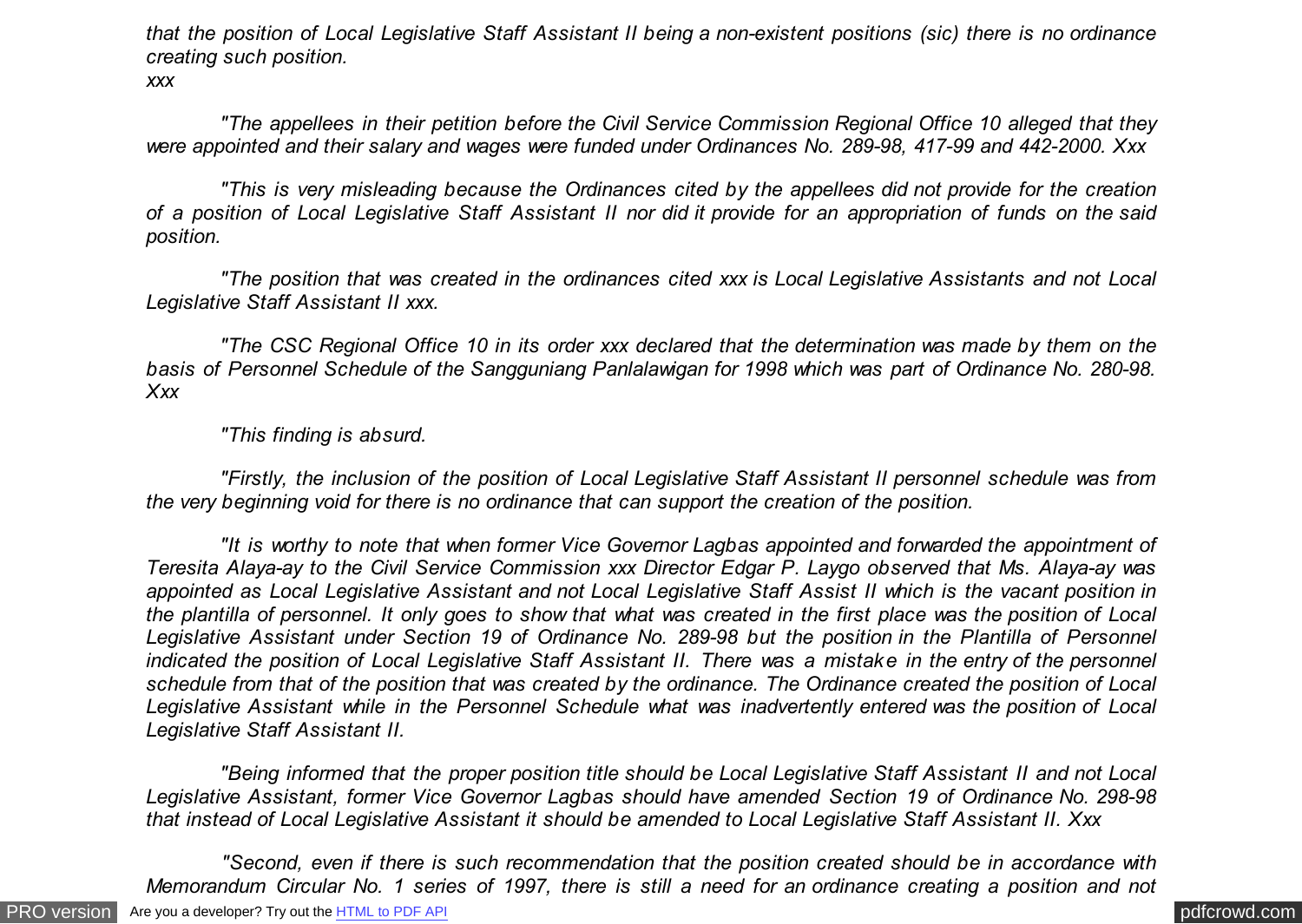*merely including it in the plantilla of personnel. An ordinance creating a position is necessary because this is the legal basis of the valid existence of a position as found in the plantilla of personnel without it there can be never be a position to speak of.*

 *"The CSC Regional Office 10 in its order xxx provided that the publication of positions of the petitioners in effect admits the legal and valid existence of the position. This is very much an erroneous conclusion since how can there be a valid existence of the position of Local Legislative Staff Assistant II when it does not have an ordinance supporting its creation. A mere publication of a position does not in effect be used (sic) as a basis of a valid and legal existence of a position in the Civil Service. Xxx"*

 In its comment on the appeal, Civil Service Regional Office No. 10 maintained that it did not commit an error in holding that the position of Local Legislative Staff Assistant II was validly created. In sum, it argued, as follows:

 *"It is also worthwhile stressing that while it is true that the position created xxx is that of LOCAL LEGISLATIVE ASSISTANT only, but the determination of the position as having corresponding salary grade of 8 is that of a LOCAL LEGISLATIVE STAFF ASSISTANT II as provided for under Civil Service Commission Memorandum Circular No. 1 series of 1997, the manual used as basis for personnel selection for service wide positions listed in the Index of Occupational Service.*

 *"This observation is consistent with the act of the Provincial Government in its publication of vacant positions which includes the position of that of a LOCAL LEGISLATIVE STAFF ASSISTANT II. By indicating the positions of the petitioners in the publication of vacant positions, it in effect admits the legal and valid existence of petitioners' positions in the Office of the Sangguniang Panlalawigan of Misamis Oriental."*

 The petitioners-appellees, for their part, filed their own brief opposing the appeal of respondent-appellant de Jesus. The material portions of which are hereunder quoted, as follows:

 *"But contrary to the allegations of the respondents-appellants, the positions of the petitioners-appellees as LOCAL LEGISLATIVE STAFF ASSISTANT II were created by the provisions of the Personnel Schedule of the Sangguniang Panlalawigan which was approved as part and parcel of the Annual Budget Ordinance No. 289- 98. Being part and parcel of Annual Budget Ordinance No. 289-98, the Personnel Schedule has the same legal force and effect of Ordinance No. 289-98. Xxx*

 *"The legal creation of the positions of the petitioners-appellees xxx was affirmed by the Department of Budget and Management. The DBM affirmed the legal creation of the positions of the petitioners-appellees when the expenses for the Personnel Services of the province under Ordinance No. 289-98 xxx were passed in review by the DBM. Further, the legal creation of the positions of the petitioners-appellees was affirmed by the Commission on Audit when the expenses for the Personnel Services xxx were passed in review by the COA.*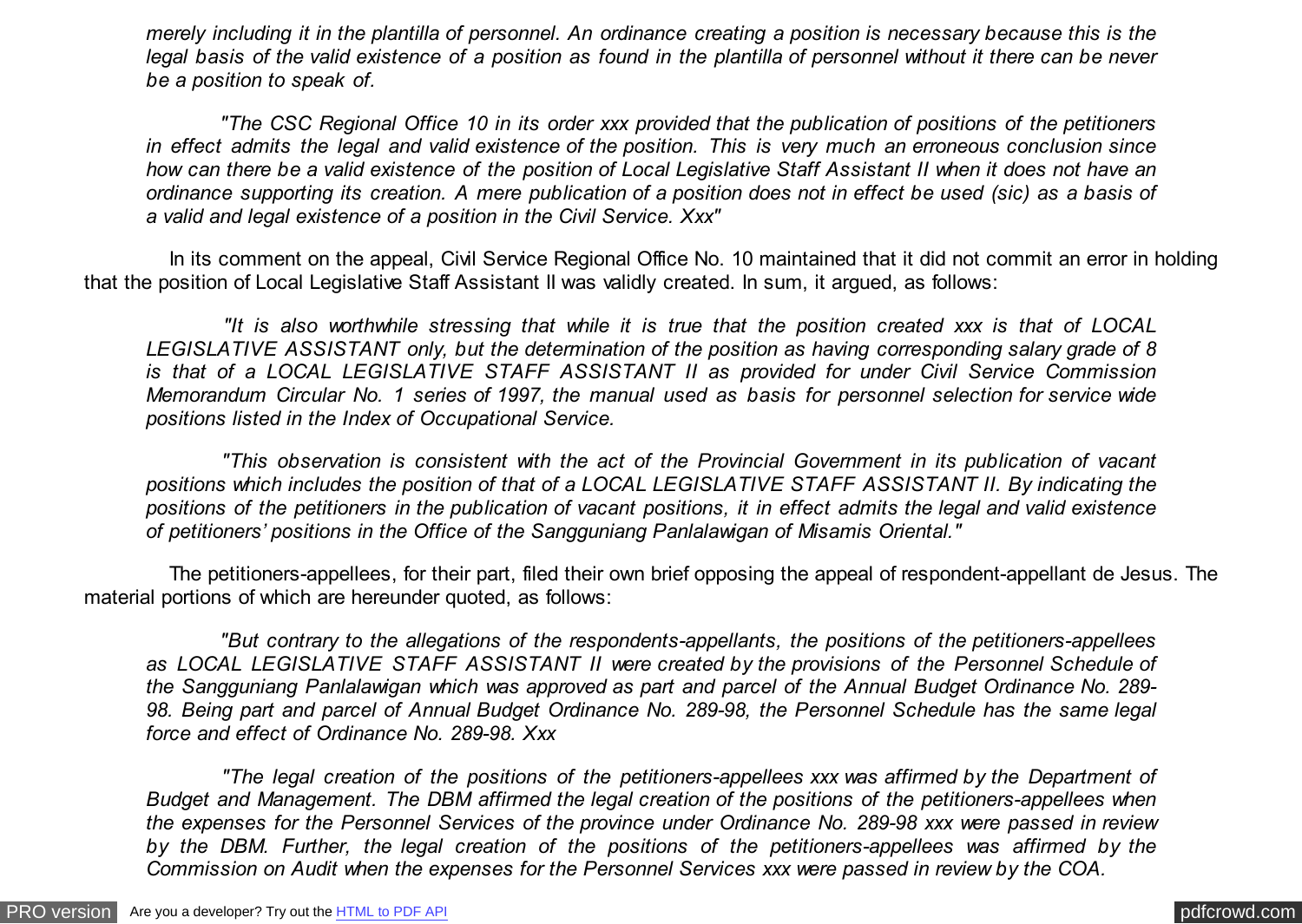*"In addition to the DBM and COA, the Honorable Commission affirmed the legal creation of the positions of the petitioners-appellees when the Honorable Commission xxx cited the Plantilla of Personnel xxx.*

 *"The legal creation of the positions of the petitioners-appellees xxx was further affirmed when the same positions and appropriations were reiterated in the succeeding Personnel Schedules of the succeeding Annual Budget Ordinance No. 417-99 for the year 1999 and Annual budget Ordinance No. 442-2000 for the year 2000.*

 *"The respondents-appellants have waived their rights and are estopped in questioning the creation of the positions of the petitioners in the Personnel Schedules when the respondents-appellants and/or their offices themselves indorsed the approval of the said positions in the Personnel Schedules to the Governor for approval as part of the Executive Budget Proposal xxx.*

 *"When the respondents-appellants indorsed the approval of the appropriations of the positions of the petitioners-appellees in the Personnel Schedules, the respondents-appellants admitted the legal existence and the legal creation of the said positions. In admitting the legal existence and legal creation of the positions of the petitioners-appellees, the respondents-appellants waived their rights and are estopped in questioning the legal creation of the positions of the petitioners-appellees.*

 *"2.3 The respondents-appellants waived their rights and are estopped in questioning the legal creation of the positions of the petitioners-appellees when the respondents-appellants failed to object or protest the appointments of the petitioners-appellees for more than two (2) years after the approval of their said appointments by the Honorable Commission xxx.*

 *"2.4 The respondents-appellants waived their rights and are estopped in questioning the legal creation of the positions of the petitioners-appellees when the respondents-appellants failed to object or protest the assumption of duties and the payment of salaries of the petitioners-appellees for more than two (2) years since their appointments.*

 *"2.5 The respondents-appellants waived their rights and are estopped in questioning the creation and legal existence of the positions of the petitioners-appellees when the respondents-appellants declared the said positions as vacant. Xxx Needless to say that when the said positions were considered by the respondentsappellants as vacant, then the respondents-appellants admitted the legal existence of said positions.*

 *"2.6 The respondents-appellants admitted the legal creation and legal existence of the positions of the petitioners-appellees as LOCAL LEGISLATIVE STAFF ASSISTANT II when the respondent-appellant Vice Governor Miguel de Jesus himself did not question the legal creation and the legal existence of the said positions in his memorandum. In the said memorandum, the respondent-appellant Vice Governor Jesus de Miguel terminated the petitioners-appellees solely on the ground that their said positions were coterminus, hence, the*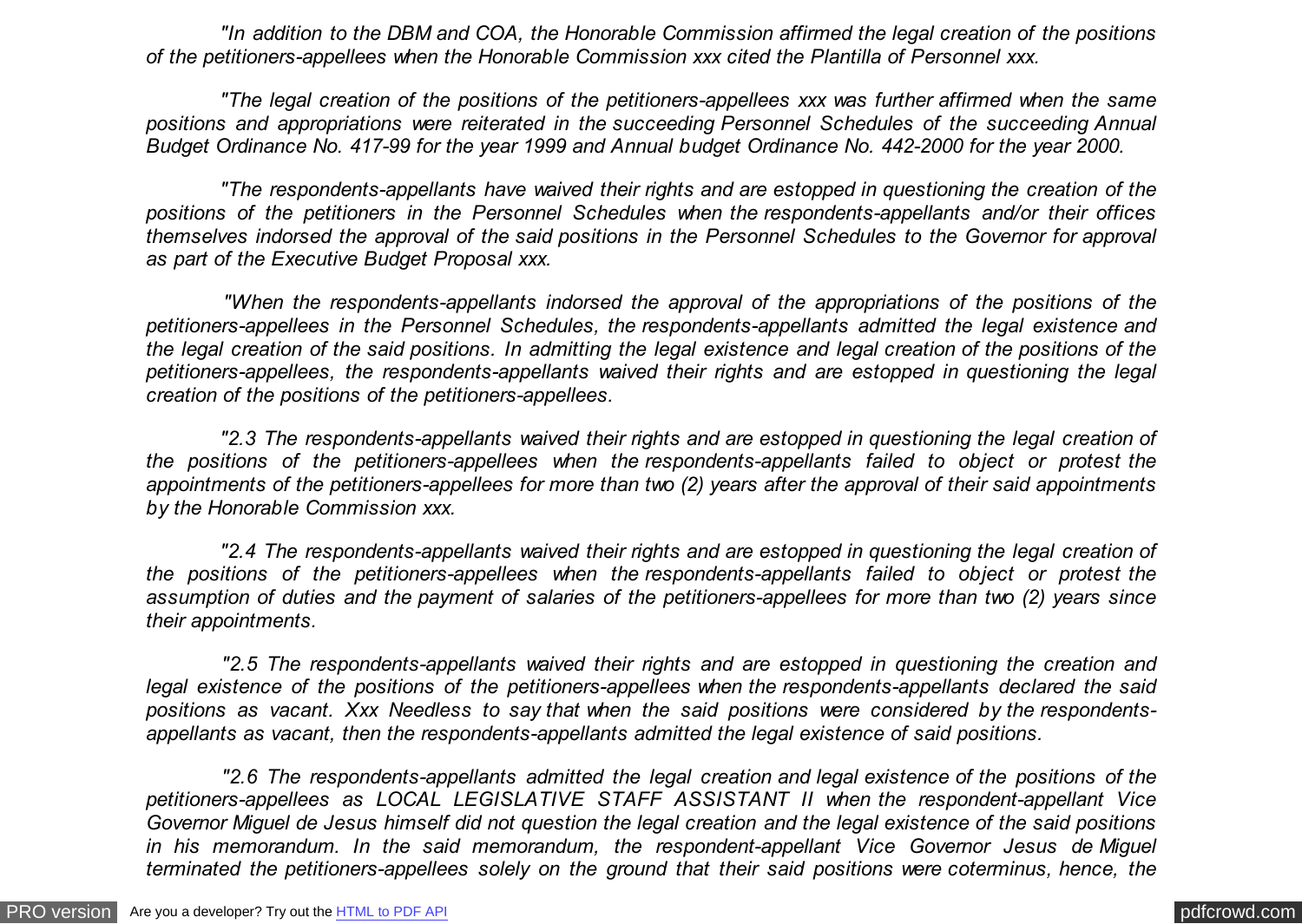*respondent-appellant Vice Governor Miguel de Jesus relied solely on the alleged `coterminus status' of the petitioners-appellees as the ground for their termination, but the respondent-appellant never questioned the legal creation and legal existence of the positions of the petitioners-appellees.*

 *"In admitting that the positions of the petitioners-appellees were coterminus, the respondent-appellant in effect admitted that the positions of the petitioners-appellees legally existed and were legally created. Xxx"*

 Petitioners-appellees further submitted Supplemental Brief, the material portions of which are hereunder quoted, as follows:

 *"2. That in addition to the evidence of the petitioners-appellees in support of its claims, the petitionersappellees submit the hereto attached copies of the new and latest Personnel Schedule of the Sangguniang Panlalawigan under the Annual Budget Ordinance No. 512-2002 xxx. Under the said Personnel Schedule of the Sangguniang Panlalawigan for the year 2002, the positions of the petitioners-appellees as LOCAL LEGISLATIVE STAFF ASSISTANT II were declared vacant. By declaring the said positions as vacant, the respondent-appellant Vice Governor Miguel de Jesus himself approved and admitted the legal existence and the legal creation of the said positions of the petitioners-appellees.*

 *"3. The positions of LOCAL LEGISLATIVE STAFF ASSISTANT II that were approved under the Personnel Schedule of the Sangguniang Panlalawigan under Ordinance No. 512-2002 for the year 2002, are the same positions being authorized by the Personnel Schedules under Nos. 289-98, 417-99 and 442-2000 which were the basis of the appointments of the petitioners-appellees.*

 *"4. The respondent, Governor Antonio P. Calingin on his part effectively approved the positions of LOCAL LEGISLATIVE STAFF ASSISTANT II in the Personnel Schedule of the Sangguniang Panlalawigan for 2002 under Ordinance No. 512-2002 when the said respondent failed to veto any of the provisions of the said Personnel Schedule.*

 *"5. In admitting the legal existence and legal creation of the positions of the petitioners-appellees as LOCAL LEGISLATIVE STAFF ASSISTANT II, the respondents-appellants have waived and are estopped in questioning the legal creation of the said positions."*

 Records show that the Sangguniang Panlalawigan (SP) of Misamis Oriental passed Ordinance No. 289-98 on February 9, 1998. Under Section 19 thereof, Sangguniang Panlalawigan appropriated funds for the 2 positions created under SP Ordinance No. 140-97, namely 14 positions of Local Legislative Assistant and 1 position of Data Entry Machine Operator II. The Section reads, as follows:

[PRO version](http://pdfcrowd.com/customize/) Are you a developer? Try out th[e HTML to PDF API](http://pdfcrowd.com/html-to-pdf-api/?ref=pdf) process and the example of the HTML to PDF API [pdfcrowd.com](http://pdfcrowd.com)  *"Section 19. SANGGUNIANG PANLALAWIGAN PERSONAL SERVICES. – The appropriation provided for under the Sangguniang Panlalawigan Personal Services requirement for the newly created positions in*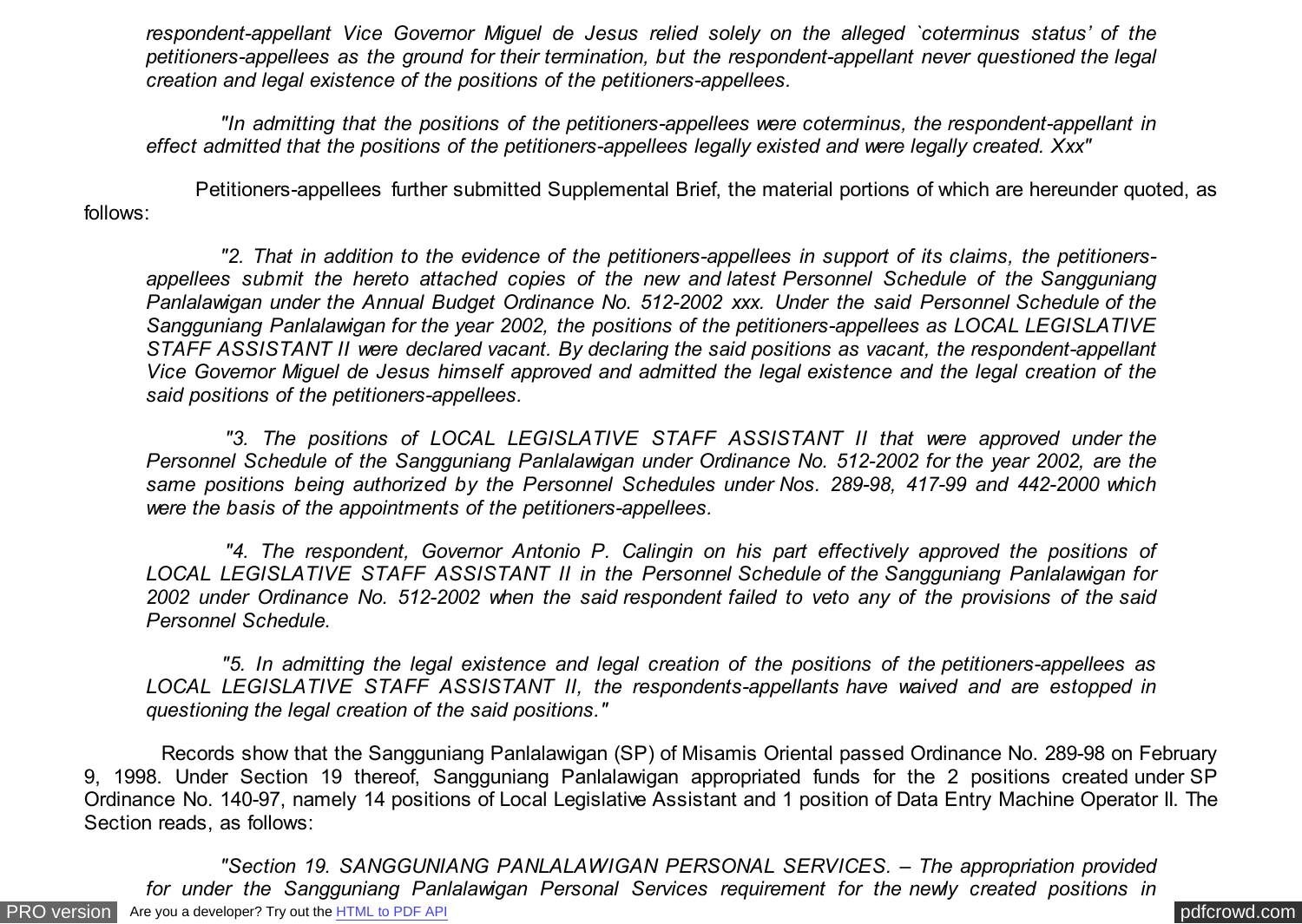*accordance with SP ORDINANCE No. 140-97, are hereby incorporated and including the following positions which are created and funded under this Ordinance, to wit:*

*'a. 14 Local Legislative Assistant with a salary grade 8 and co-terminus with the appointing authority;*

*'b. 1 Data Entry Machine Operator II with a salary grade 8.'"*

 In the subsequent section, Section 20, of the same Ordinance, the local legislative body provided for amendment of the position titles of the two (2) created positions for the purpose of conforming the said position titles with those under the Local Budget Circular No. 61 dated March 18, 1996 issued by the Department of Budget and Management. Apparently, the position title of Local Legislative Assistant does not exist in the DBM's Index of Occupational Services for Local Government. Thus, the Local Legislative Assistant was retitled to Local Legislative Staff Officer II. Section 20 provides, as follows:

 *"Section 20. AMENDMENTS on position titles under SP Ordinance No. 140-97-There is hereby amended the position title from LEGISLATIVE OFFICER III, LEGISLATIVE STAFF OFFICER II AND COMPUTER OPERATOR II shall be changed to LOCAL LEGISLATIVE OFFICER III, LOCAL LEGISLATIVE STAFF OFFICER II AND DATA ENTRY MACHINE OPERATOR II respectively with salary grade 8, to conform with the provisions of LBC NO. 61, dated March 18, 1996 of the Department of Budget and Management."*

 The petitioners-appellees were issued, by virtue of Sangguniang Panlalawigan Ordinance Nos. 289-98, appointments on separate dates to fill up the newly created positions. Petitioner-appellee Teresita Alaya-ay was the first to be issued an appointment to the post of Local Legislative Assistant under a co-terminous status. Seemingly, Vice-Governor Lagbas mistakenly issued the appointment to the position of Local Legislative Assistant which was already retitled to Local Legislative Staff Assistant II. Thus it was disapproved by the Civil Service Field Office on the following grounds, *inter alia,* to wit:

*"1. It was submitted beyond the reglementary period of thirty (30) days after its issuance.*

*"2. The Plantilla of Personnel (Personnel Schedule) shows that the vacant position under item 64 is Local Legislative Staff Assistant II and not Local Legislative Assistant as proposed in the appointment issued to the appointee.*

*"3. The position of Local Legislative Staff Assistant II is a career position, hence the proposed status as Permanent, Coterminus in her appointment is not correct."*

 Alaya-ay was issued a new appointment on September 1, 1998 by then Vice Governor Danilo P. Lagbas satisfying the infirmities cited by the Civil Service Regional Office No. X in disapproving her appointment. Thus, Alaya-ay was issued another appointment to the position of Local Legislative Staff Assistant II under permanent status. The CSCRO No. X attested the same on October 13, 1998. Subsequent appointments to the position Local Legislative Staff Assistant II with permanent status were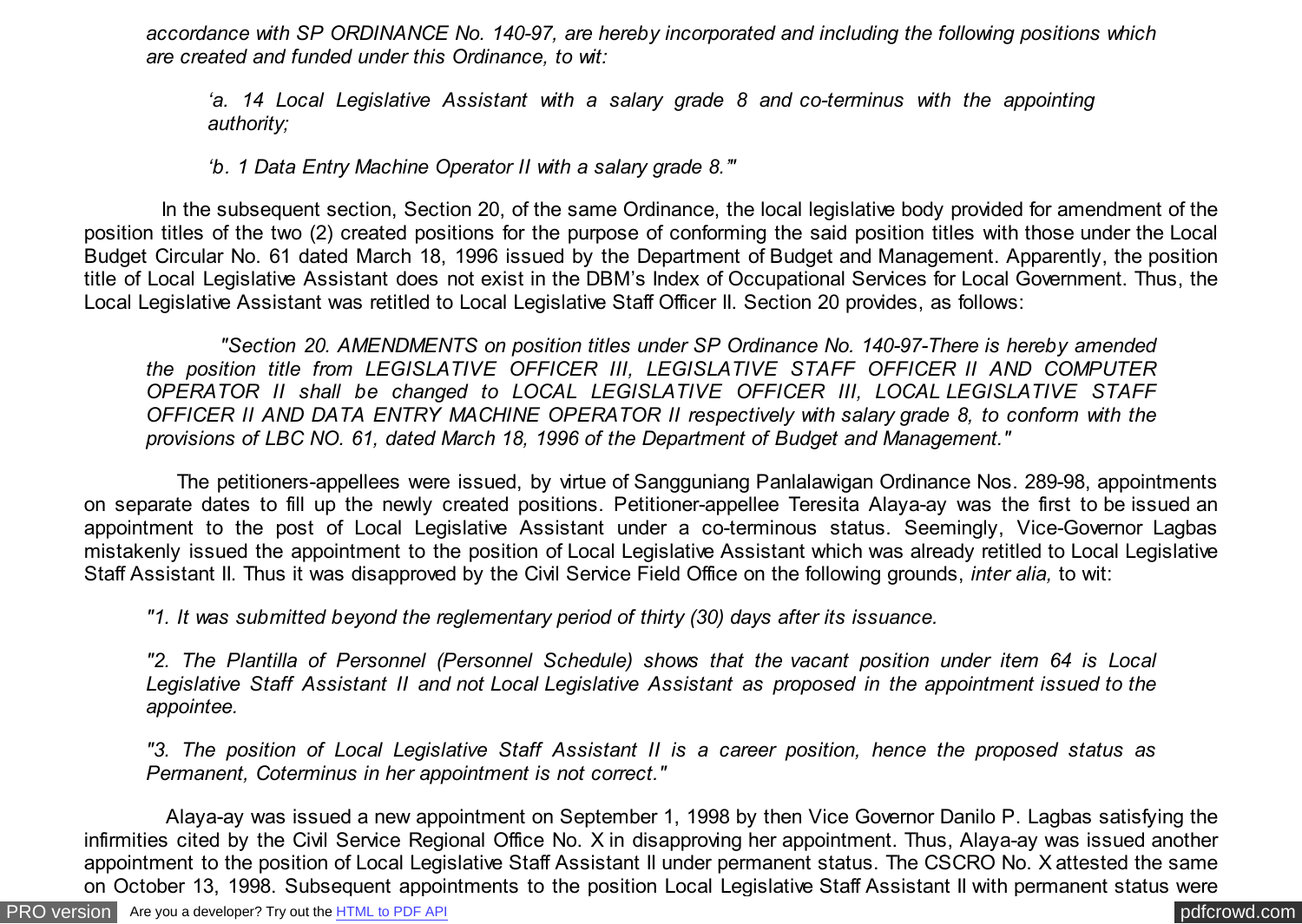issued to herein other petitioners-appellees to fill up the 14 vacant positions as indicated in the Personnel Schedule of the Sangguniang Panlalawigan.

 The appropriation ordinances for the years 1999 and 2000 included the position of Local Legislative Staff Assistant II and were accordingly funded particularly by Ordinance Nos. 417-99 and 442-2000.

 On June 21, 2001, respondents Governor Antonio P. Calingin, Acting Personnel Officer Jusie C. Roxas and Acting Assistant Administrator Calvin A. Akut included in the list of Vacant Positions in the Government the positions of the petitioners-appellees. Less than a week after respondent-appellant de Jesus assumed office as the newly elected Vice Governor of the province, he issued Memorandum No. 01-2001 dated July 6, 2001 which formally notified all the Legislative Assistants as considered terminated as of June 30, 2001. Pertinent portions of the said Memorandum are quoted, as follows:

 *"SANGGUNIANG PANLALAWIGAN PERSONAL SERVICES. The appropriation provided under the Sangguniang Panlalawigan Personal Services requirement for the newly created positions in accordance with SP ORDINANCE NO. 140-97 are hereby incorporated and including the following positions which are created and funded under this Ordinance to wit:*

## *"and co-terminus with the appointing authority.*

 *"In view therefore, you are hereby formally notified that as of June 30, 2001 your appointments are considered terminated."*

 The petitioners-appellees questioned the validity of the said Memorandum and the legality of their termination before the Civil Service Regional Office No. X. The Regional Office, in its decision dated September 20, 2001, set aside the aforesaid order of Vice Governor de Jesus and directed him to reinstate the herein petitioners-appellees to their former positions and pay them their corresponding salaries from the time of their separation.

 CSCRO No. X denied the motion for reconsideration filed by Vice Governor de Jesus in an Order dated November 19, 2001. Hence, the instant appeal.

 In resolving the instant appeal, this Commission is confronted with the sole issue of whether CSCRO No. X abused its discretion in setting aside the Order dated July 6, 2001 of appellant-respondent Governor de Jesus terminating the services of the petitioners-appellees.

 Respondent-appellant de Jesus terminated the services of the herein petitioners-appellees on the ground that the positions held by the petitioners-appellees as Local Legislative Staff are co-terminous with the appointing authority. In fact, his Order dated July 6, 2001 set aside by the CSCRO No. X, made emphasis on the phrase *"co-terminous with the appointing* authority." This is misplaced. Positions in the civil service are presumed to be career positions unless specifically declared to be primarily confidential by the Civil Service Commission. Admittedly, local government units have the power to create positions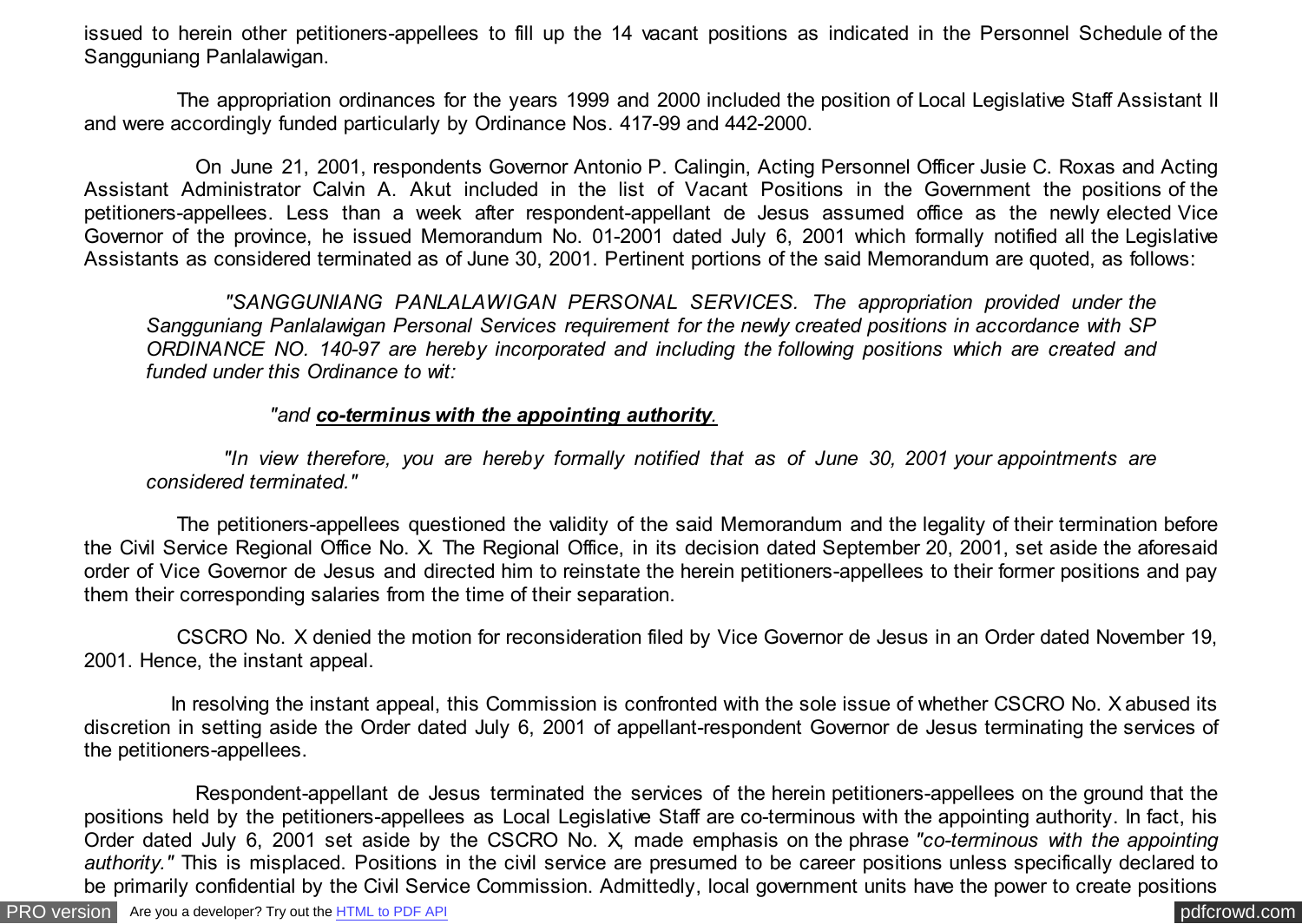but they do not have the specific power to declare *motu proprio* positions as confidential positions. This is an exclusive power given/granted to the Civil Service Commission under **Section 12 (9) Book V of Executive Order No. 292, The Revised Administrative Code of 1987** which reads, as follows;

 *"Section 12. Powers and Functions. - The Commission shall have the following powers and functions:*

## *x x x*

 *"(9) Declare positions in the Civil Service as may properly be primarily confidential, highly technical or policy determining;"*

 Moreover, when petitioners-appellees questioned the aforesaid order before CSCRO No. X, respondent-appellant de Jesus, aside from justifying that the position held by the petitioners-appellees were co-terminous with the appointing authority, ratiocinated that the position to which they were appointed were non-existent because of the absence of an ordinance that provided for its creation.

 In elevating the case before this Commission, respondent-appellant de Jesus wants to impress upon this body that CSCRO No. X committed a reversible error in setting aside his Order as the 14 Local Legislative Staff Assistant II positions held by the appellees as those positions were allegedly not validly created. He advanced his theory that what was created by Sangguniang Panlalawigan Ordinance No. 289-98 was the position of Local Legislative Assistant and that the 14 Local Legislative Staff Assistant II positions were mistaken entries in the Personnel Schedule.

 The justification is not meritorious. The position of Local Legislative Staff Assistant II was a re-titled position of Local Legislative Staff. The former was created under SP 140-97 which was subsequently amended under Section 20 of Ordinance No. 298-98 dated February 9, 1998 by re-titling it as the latter. The appellant obviously did not see Section 20 as the authority of the re-titling of the position. Such being the case, the Regional Office correctly ruled that petitioners-appellees are not confidential employees and so that their terms of offices are not co-terminus with the appointing authority. Consequently, they can only be removed for a valid cause in accordance with the civil service laws and regulations.

 Moreover, the respondent-appellant is estopped from declaring non-existent the positions of Local Legislative Staff Assistant II by his own act in issuing the Order dated June 21, 2001 declaring that the term of office of the holders thereof had already expired. In other words, the declaration *per se* is an admission of the position's existence.

 The same finding holds true when the respondent signed and authorized the payment of Personal and Emergency Relief Allowance (PERA) of the provincial government's employees for the month of July 2001, which included the appellees. The payment of the appellees' PERA came after the posting of the position as vacant on June 21, 2001. The fact that the assailed positions were previously declared vacant can not be reconciled with the action of allowing payment of PERA to the holders thereof simply because there can be no holder of a non-existent position.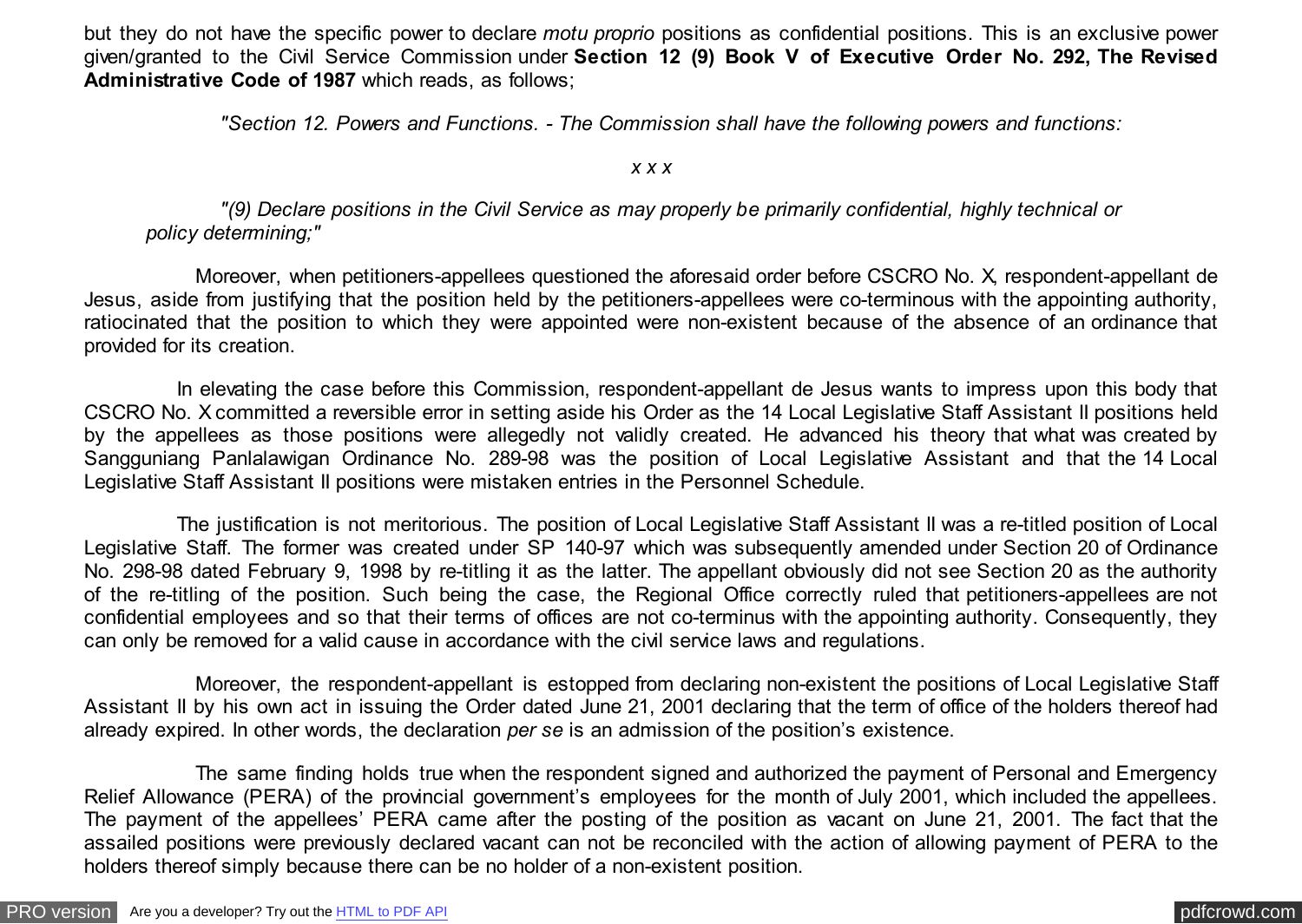Moreover, a perusal of the provisions of Section 20 expressly shows that the intent thereof is to conform the position of Local Legislative Staff to that of Local Budget Circular No. 61 dated March 18, 1996 of the Department of Budget and Management providing for the position of Local Legislative Staff Officer II. Under the said Circular, the latter position is a career position not co-terminous with appointing authority. The Local Legislative Staff position was, likewise, nowhere to be found in the 1997 Qualifications Standards (QS) Manual or in its later supplements. The position appearing in the QS Manual having the closest functional relationship with the subject position is Local Legislative Staff Assistant II which is assigned the corresponding Salary Grade of 8. Besides, what was provided, existing and funded in said appropriation ordinance is the position of Local Legislative Staff Assistant II. For this reason, Civil Service Regional Office No. X was correct in ruling that the creation of the position Local Legislative Staff Assistant II was actually based on the approved Personnel Schedule of the Sangguniang Panlalawigan for 1998 which was part of Ordinance No. 289-98.

 While there is no dispute that by the authority expressly granted by the Local Government Code of 1991, it is the Sangguniang Panlalawigan which has the power to create positions, such power is, nonetheless, without restrictions. It is subjected to existing laws and regulations. For a position to be legally created, its position title, for one, should conform with those enumerated under the Index of Occupational Services, Position Titles and Salary Grades (IOS), otherwise, the same cannot be deemed valid. Pointedly, while local government units may create positions in the exigencies of public service, but they cannot just indiscriminately adopt any position title they so fancy. In the case of **Eduardo C. Tolentino (CSC Resolution No. 96-2402)**, the Commission held, as follows:

 *"After a careful review of the case, the Commission finds merit in the instant request. The provisions in the charter of PPA is sufficient basis to validly create positions in the PPA provided that the position titles and corresponding salaries that they will use are found in the Index of Occupational Services pursuant to the Salary Standardization Law."*

 It is, therefore, indubitably apparent that the Sanggunian Panlalawigan of Misamis Oriental created the 14 Local Legislative Assistant positions through SP Ordinance No. 289-98 which position title was modified in Ordinance No. 298-98 dated February 9, 1998 to Local Legislative Staff Assistant II as provided in the Qualification Standards Manual of 1997 and the Index of Occupational Services, Position Titles and Salary Grades (IOS) to comply with the mandates of existing laws and regulations. In fact, when CSCRO No. 10 pointed out this misnomer in the position title when it disapproved the appointment of Teresita Alay-ay who was appointed as Local Legislative Assistant, it readily corrected the mistake by issuing a new appointment to Alay-ay as Local Legislative Staff Assistant II under item 51 of the Plantilla of Position. Similarly, all appointments issued afterwards were for the position of Local Legislative Staff Assistant II.

From the foregoing facts and conclusions of law, the instant appeal of Vice Governor de Jesus must necessarily fail.

 **WHEREFORE,** the appeal of Vice Governor Miguel de Jesus is hereby **DISMISSED.** Accordingly, the Civil Service Regional Office No. X Decision dated September 20, 2001 which set aside the Order of Vice Governor J. Miguel C. de Jesus terminating the services of Teresita Alay-ay, *et al.* of the Sangguniang Panlalawigan of Misamis Oriental is affirmed *en toto*.